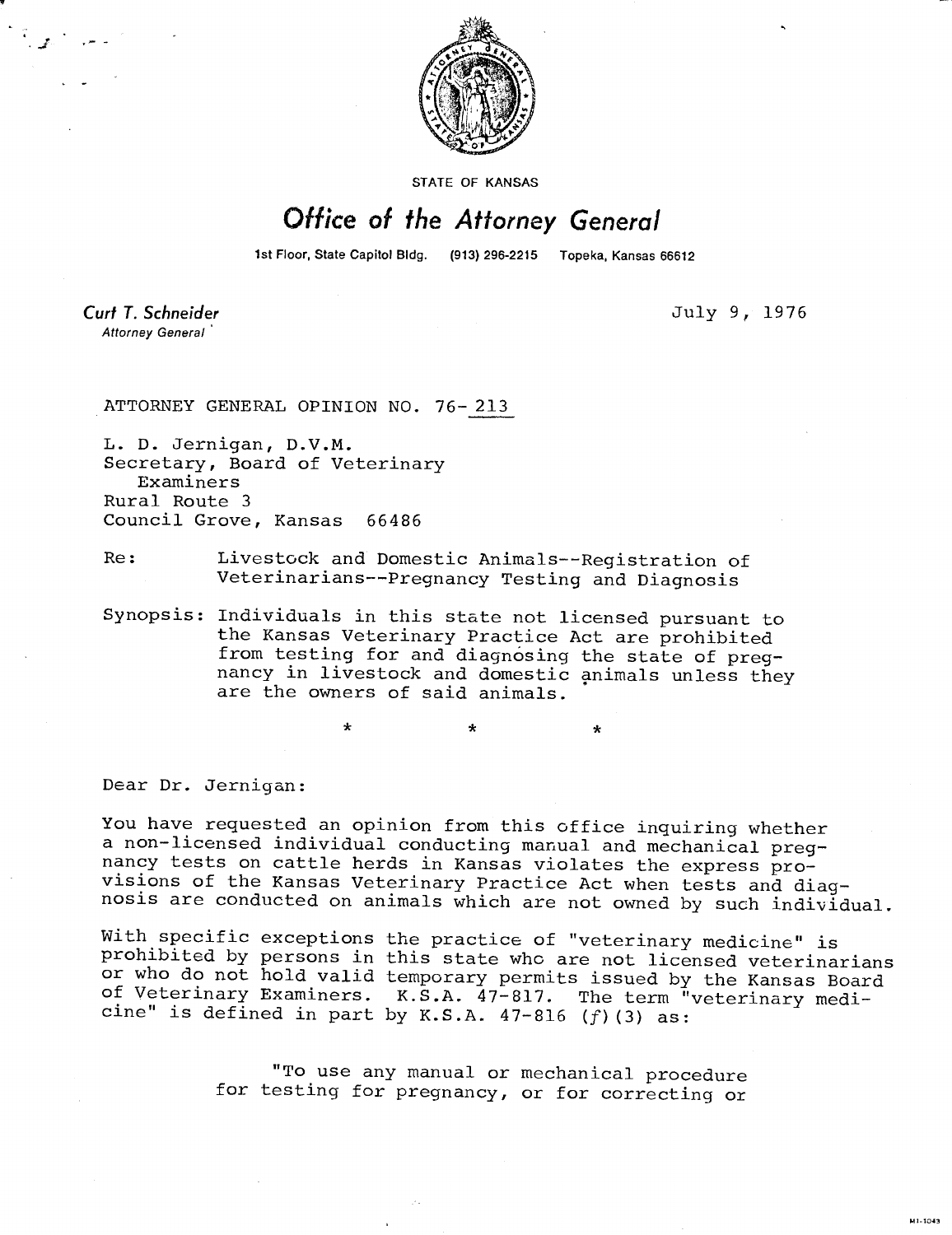L. D. Jernigan, D.V.M. Page Two July 9, 1976

> testing for sterility or infertility, or to render advice or recommendation with regard to any of the same on any animal."

The language proscribing the above quoted activity is at once broad and precise. We find neither ambiguity nor question as to those acts which the legislature intended to be controlled. Applied to the circumstances precipitating the instant inquiry there is no question that animal pregnancy testing and diagnosis or rendering advice thereon is prohibited by the plain language of the act. However, as aforementioned, some exceptions to the licensure requirement to practice veterinary medicine are provided in K.S.A. 47-817, one of which has been suggested as providing lawful authority to engage in the activities now questioned. K.S.A. 47-817(b) provides that the act shall not be construed to prohibit "[a] person advising with respect to or performing acts which are accepted livestock management practices." Thus, this argument proposes that an individual testing for and diagnosing animal pregnancy qualifies under the above exception inasmuch as he or she would be performing acts which are "accepted livestock management practices." We are not so persuaded.

We understand that in the generic sense pregnancy diagnosis is in fact a widely "accepted livestock management practice," and that it is based upon detection of the physiological changes of the genital organs associated with pregnancy<sup>1</sup> through the employment of either manual or mechanical testing procedures. To contend that this scientific examination of cattle should be considered within the exception granted per K.S.A.  $47-817(b)$  carries the resultant, logical corollary that since the diagnosis and treatment of injuries to cattle is also an accepted livestock management practice, the unlicensed layperson should be permitted to perform this function as well. In other words by using the broad exception under K.S.A. 47-817(b) the provisions of the Kansas Veterinary Practice Act may be circumvented in the name of "accepted livestock management practices." Such an interpretation is untenable.

The term "livestock management practice" as used in the act encompasses a broad spectrum of activities employed in the control of livestock. However, to go so far as to construe this term to encompass in toto the practice of veterinary medicine would destroy the purpose of the act. In my judgment the legislature has clearly identified what is not to be included in the term "livestock

<sup>1.</sup> Zemjanis, R., D.V.M., Ph.D. Diagnostics and Therapeutics in Animal Reproduction, (1970) p. 29.